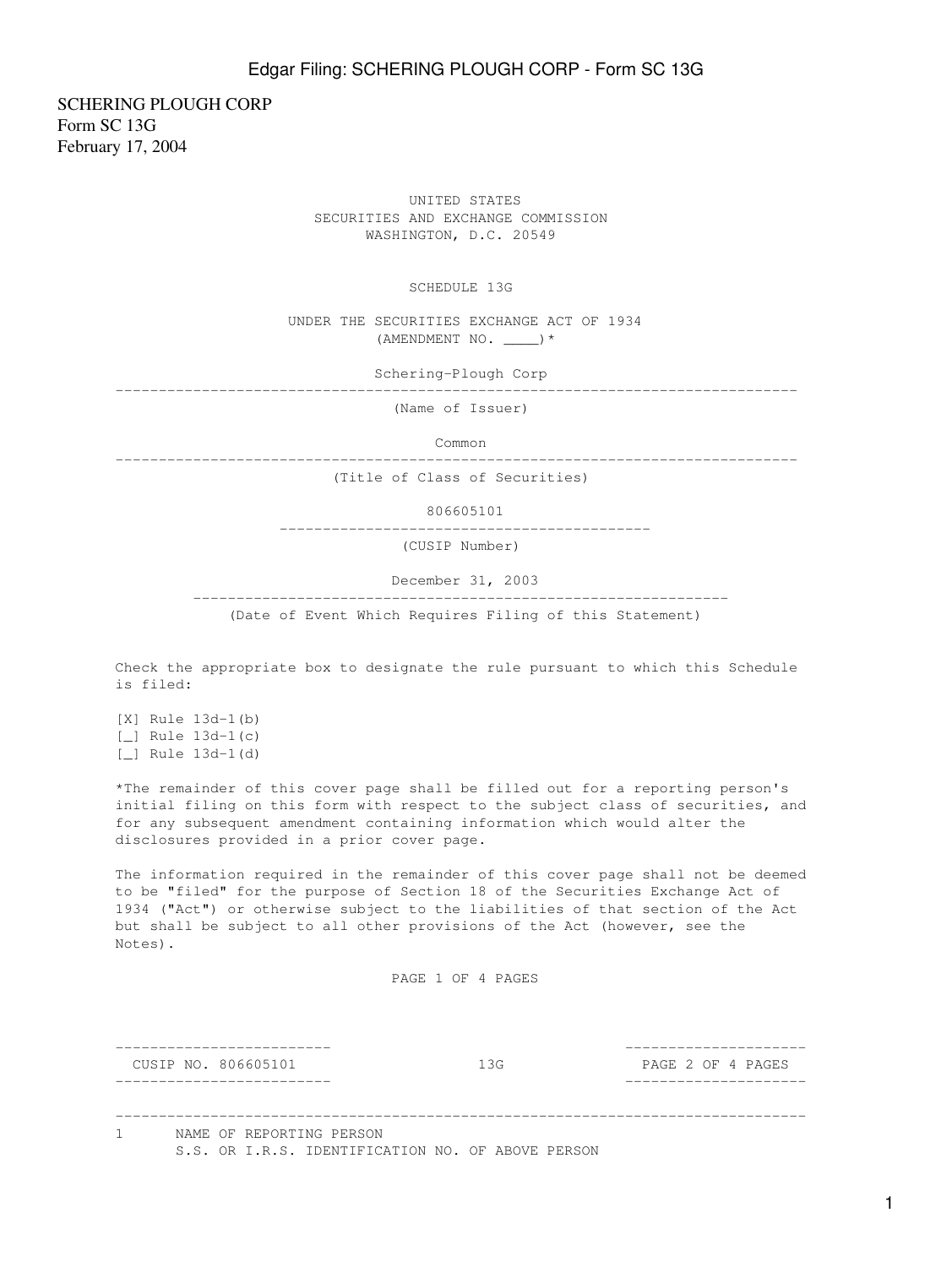|                                                                                                                | Dodge & Cox                                                  |                                                                       | 94-1441976                                                                                                                  |                         |  |  |
|----------------------------------------------------------------------------------------------------------------|--------------------------------------------------------------|-----------------------------------------------------------------------|-----------------------------------------------------------------------------------------------------------------------------|-------------------------|--|--|
| 2                                                                                                              |                                                              |                                                                       | CHECK THE APPROPRIATE BOX IF A MEMBER OF A GROUP*                                                                           | (a) [<br>$(b)$ $\lceil$ |  |  |
|                                                                                                                | N/A                                                          |                                                                       |                                                                                                                             |                         |  |  |
| 3                                                                                                              | SEC USE ONLY                                                 |                                                                       |                                                                                                                             |                         |  |  |
| 4                                                                                                              |                                                              | CITIZENSHIP OR PLACE OF ORGANIZATION                                  |                                                                                                                             |                         |  |  |
|                                                                                                                |                                                              | California - U.S.A.                                                   |                                                                                                                             |                         |  |  |
|                                                                                                                |                                                              | 5                                                                     | SOLE VOTING POWER                                                                                                           |                         |  |  |
|                                                                                                                | NUMBER OF                                                    |                                                                       | 74,926,467                                                                                                                  |                         |  |  |
|                                                                                                                | SHARES<br>BENEFICIALLY                                       | 6                                                                     | SHARED VOTING POWER                                                                                                         |                         |  |  |
|                                                                                                                | OWNED BY                                                     |                                                                       | 772,100                                                                                                                     |                         |  |  |
|                                                                                                                | EACH                                                         | 7                                                                     | SOLE DISPOSITIVE POWER                                                                                                      |                         |  |  |
|                                                                                                                | REPORTING<br>PERSON                                          |                                                                       | 79,706,603                                                                                                                  |                         |  |  |
|                                                                                                                | WITH                                                         | 8                                                                     | SHARED DISPOSITIVE POWER                                                                                                    |                         |  |  |
|                                                                                                                |                                                              |                                                                       | $\Omega$                                                                                                                    |                         |  |  |
| 9                                                                                                              | AGGREGATE AMOUNT BENEFICIALLY OWNED BY EACH REPORTING PERSON |                                                                       |                                                                                                                             |                         |  |  |
|                                                                                                                | 79,706,603                                                   |                                                                       |                                                                                                                             |                         |  |  |
| 10                                                                                                             |                                                              | CHECK BOX IF THE AGGREGATE AMOUNT IN ROW (9) EXCLUDES CERTAIN SHARES* |                                                                                                                             |                         |  |  |
|                                                                                                                | N/A                                                          |                                                                       |                                                                                                                             |                         |  |  |
| 11                                                                                                             | PERCENT OF CLASS REPRESENTED BY AMOUNT IN ROW 9              |                                                                       |                                                                                                                             |                         |  |  |
|                                                                                                                | 5.4%                                                         |                                                                       |                                                                                                                             |                         |  |  |
| 12                                                                                                             | TYPE OF REPORTING PERSON*                                    |                                                                       |                                                                                                                             |                         |  |  |
|                                                                                                                | IA                                                           |                                                                       |                                                                                                                             |                         |  |  |
|                                                                                                                |                                                              |                                                                       |                                                                                                                             |                         |  |  |
|                                                                                                                | Item 1(a) Name of Issuer:<br>Schering-Plough Corp            |                                                                       |                                                                                                                             |                         |  |  |
| Item 1(b) Address of Issuer's Principal Executive Offices:<br>2000 Galloping Hill Road<br>Kenilworth, NJ 07033 |                                                              |                                                                       |                                                                                                                             |                         |  |  |
|                                                                                                                |                                                              | Item 2(a) Name of Person Filing:<br>Dodge & Cox                       |                                                                                                                             |                         |  |  |
|                                                                                                                |                                                              |                                                                       | Item 2(b) Address of the Principal Office or, if none, Residence:<br>One Sansome St., 35th Floor<br>San Francisco, CA 94104 |                         |  |  |

Edgar Filing: SCHERING PLOUGH CORP - Form SC 13G

## 2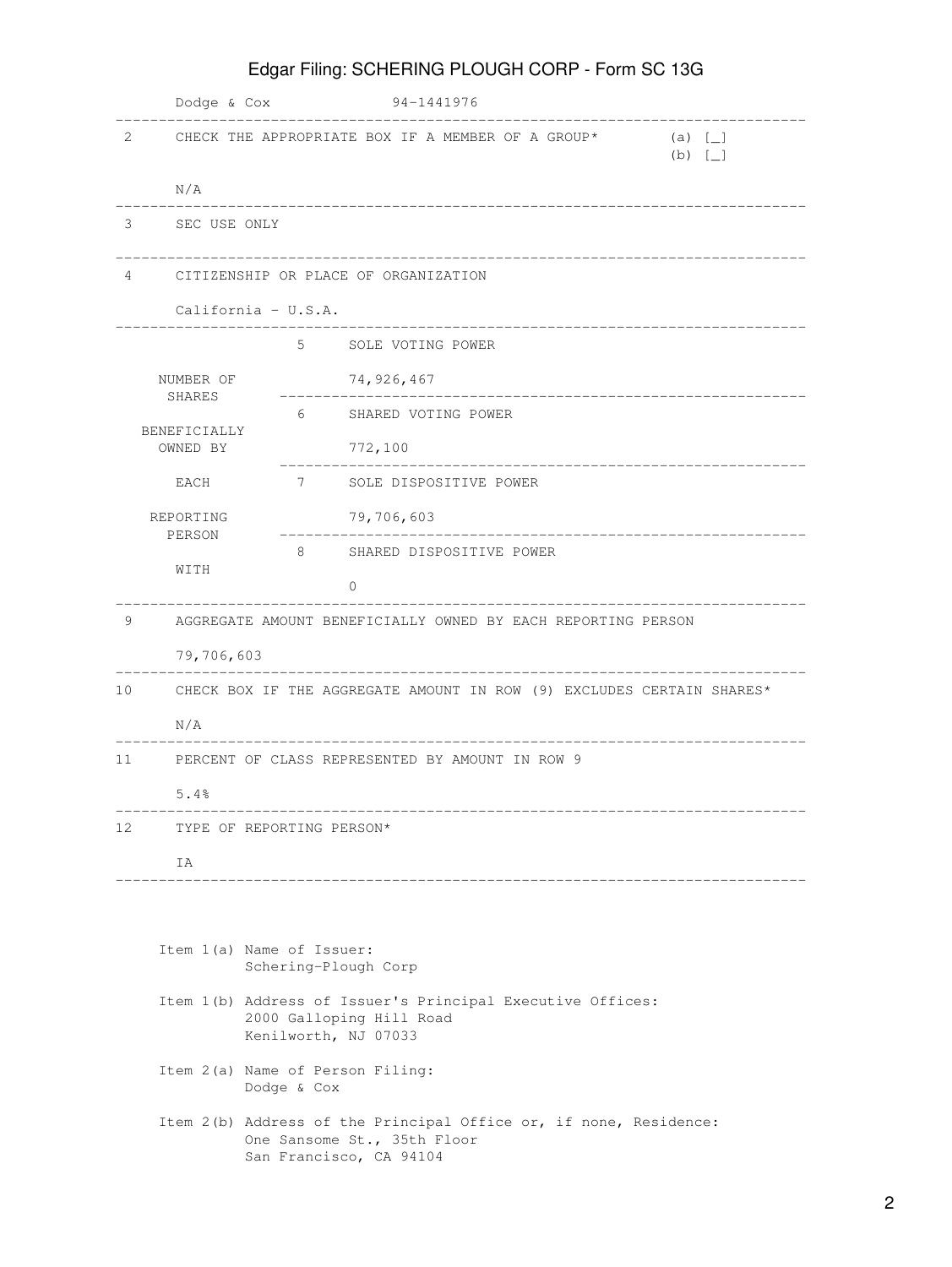## Edgar Filing: SCHERING PLOUGH CORP - Form SC 13G

|        | Item 2(c) Citizenship:<br>California - $U.S.A.$                                                                                                                                                                                                                                                                                                                        |
|--------|------------------------------------------------------------------------------------------------------------------------------------------------------------------------------------------------------------------------------------------------------------------------------------------------------------------------------------------------------------------------|
|        | Item 2(d) Title of Class of Securities:<br>Common                                                                                                                                                                                                                                                                                                                      |
|        | Item 2(e) CUSIP Number:<br>806605101                                                                                                                                                                                                                                                                                                                                   |
| Item 3 | If the Statement is being filed pursuant to Rule $13d-1(b)$ ,<br>or $13d-2(b)$ , check whether the person filing is a:                                                                                                                                                                                                                                                 |
|        | [X] Investment Advisor registered under section 203 of<br>(e)<br>the Investment Advisors Act of 1940                                                                                                                                                                                                                                                                   |
| Item 4 | Ownership:<br>(a) Amount Beneficially Owned:<br>79,706,603                                                                                                                                                                                                                                                                                                             |
|        | (b) Percent of Class:<br>5.4%                                                                                                                                                                                                                                                                                                                                          |
|        | PAGE 3 OF 4 PAGES                                                                                                                                                                                                                                                                                                                                                      |
|        | (c) Number of shares as to which such person has:                                                                                                                                                                                                                                                                                                                      |
|        | (i) sole power to vote or direct the vote:<br>74,926,467                                                                                                                                                                                                                                                                                                               |
|        | (ii) shared power to vote or direct the vote:<br>772,100                                                                                                                                                                                                                                                                                                               |
|        | (iii) sole power to dispose or to direct the<br>disposition of: 79,706,603                                                                                                                                                                                                                                                                                             |
|        | (iv) shared power to dispose or to direct the<br>disposition of: 0                                                                                                                                                                                                                                                                                                     |
| Item 5 | Ownership of Five Percent or Less of a Class:<br>Not applicable.                                                                                                                                                                                                                                                                                                       |
| Item 6 | Ownership of More than Five Percent on Behalf of Another<br>Person:<br>Securities reported on this Schedule 13G are beneficially owned<br>by clients of Dodge & Cox, which clients may include investment<br>companies registered under the Investment Company Act and/or<br>employee benefit plans, pension funds, endowment funds or other<br>institutional clients. |
| Ttem 7 | Identification and Classification of the Subsidiary Which<br>Acquired the Security Being Reported on By the Parent Holding<br>Company:<br>Not applicable.                                                                                                                                                                                                              |

 Item 8 Identification and Classification of Members of the Group: Not applicable.

 Item 9 Notice of Dissolution of a Group: Not applicable.